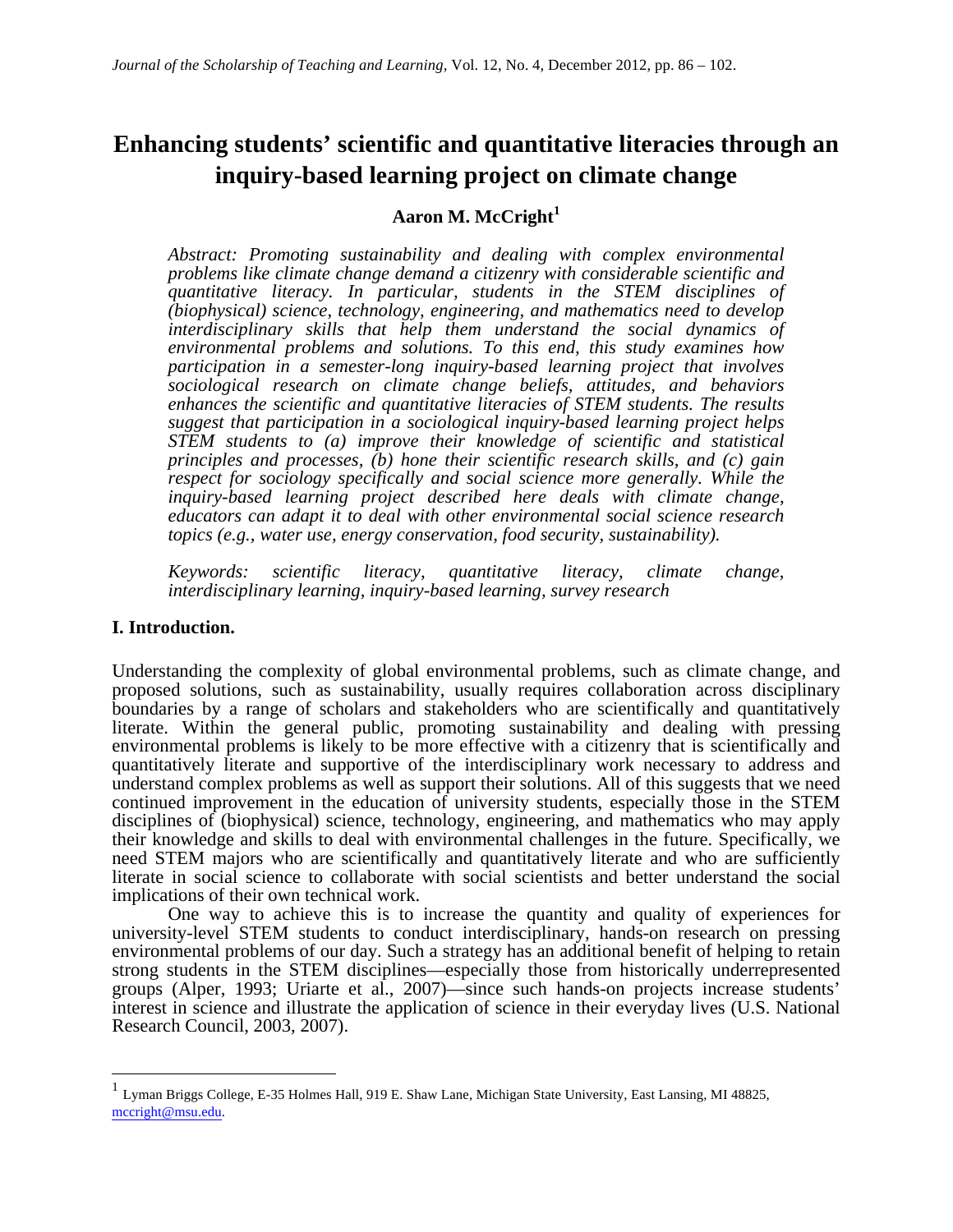To this end, this study addresses the following question. *What is the role of social science in the education of students in the STEM disciplines? More specifically, can participation in a semester-long inquiry-based learning project that involves sociological research on climate change enhance the scientific and quantitative literacy of STEM students?* Answering these questions is increasingly important not only for dealing with the complex environmental problems and solutions mentioned above, but also in the short term for promoting interdisciplinary teaching and learning on university campuses (e.g., Chandramohan & Fallows, 2009; Klein, 2010) and amid mounting pressure to provide evidence of the value-added of a broad liberal arts curriculum (e.g., Arum & Rokso, 2011; U.S. Department of Education, 2006).

Drawing upon existing social science education research and specifically employing insights on inquiry-based learning, this study empirically examines how participating in authentic, inquiry-based sociological research about climate change beliefs, attitudes, and behaviors may improve STEM students' scientific and quantitative literacy by helping them see how basic research processes (e.g., research design principles, sampling, measurement, and statistical analyses) span different disciplines. This project was administered in a junior-level course on environmental social science in Michigan State University's Lyman Briggs College (LBC), a residential learning community for the study of science and society. Begun in 1967, LBC offers STEM students an interdisciplinary curriculum that integrates the natural sciences with the social sciences and humanities to deepen their understanding of science.

After briefly reviewing the relevant social science education research in the next section, the third section details the research design, measurement instruments, student samples, procedures, and analytical techniques employed. After describing the course and the semester- long inquiry-based learning project the students completed, the fourth section then presents the results of the quantitative analyses of pretest and posttest data. The final section discusses this study's limitations and implications, as well as the promise of similar inquiry-based learning projects on other environmental topics for preparing STEM majors to effectively work on such complex environmental problems and solutions in the future.

### **II. Relevant Scholarship.**

With a general shift in higher education from focusing on teaching (i.e., what instructors do) to focusing on learning (i.e., what students do) (e.g., McKinney, 2008; Svinicki, 1999), faculty and administrators increasingly promote active learning in which students learn by doing something (e.g., Mohamed 2008; Pedersen, 2010) and collaborative learning in which students learn by working with their peers (e.g., Johansen, Scaff, & Hargis, 2009; Parrott & Cherry, 2011).

Social scientists have long utilized active learning strategies and techniques in their university courses. At the most general level, this includes different ways of facilitating class discussion (often of controversial topics) (e.g., Yamane, 2006). Social scientists also employ other active learning techniques such as role-playing (e.g., Teixeira-Poit, Cameron, & Schulman, 2011), task exercises (e.g., Nguyen & Trimarchi, 2010), and simulations (e.g., Steck et al., 2011). Further, social scientists often promote collaborative learning via group research projects (e.g., Longmore, Dunn, & Jarboe, 1996) and problem-based learning activities (e.g., Ross & Hurlbert, 2004).

Given the call for more education research in social science (Albers, 2008; Whitman et al., 2007), the call for more inquiry-based learning in social science (e.g., Atkinson  $\&$  Hunt, 2008), and the increasing importance of social science for understanding our complex environmental problems and their solutions, my interest here is to examine the role of sociological inquiry-based learning in promoting scientific and quantitative literacy (see Rusche & Jason, 2011). Most broadly, inquiry-based learning follows an apprenticeship model whereby students perform manageable versions of authentic research with the guidance of the course instructor (Vajoczki et al., 2011). Inquiry-based learning in the STEM disciplines—especially in laboratory courses—increases students' scientific literacy (e.g., Brickman et al., 2009; Derting & Ebert-May, 2010; Handelsman et al., 2004). Social scientists utilize inquiry-based learning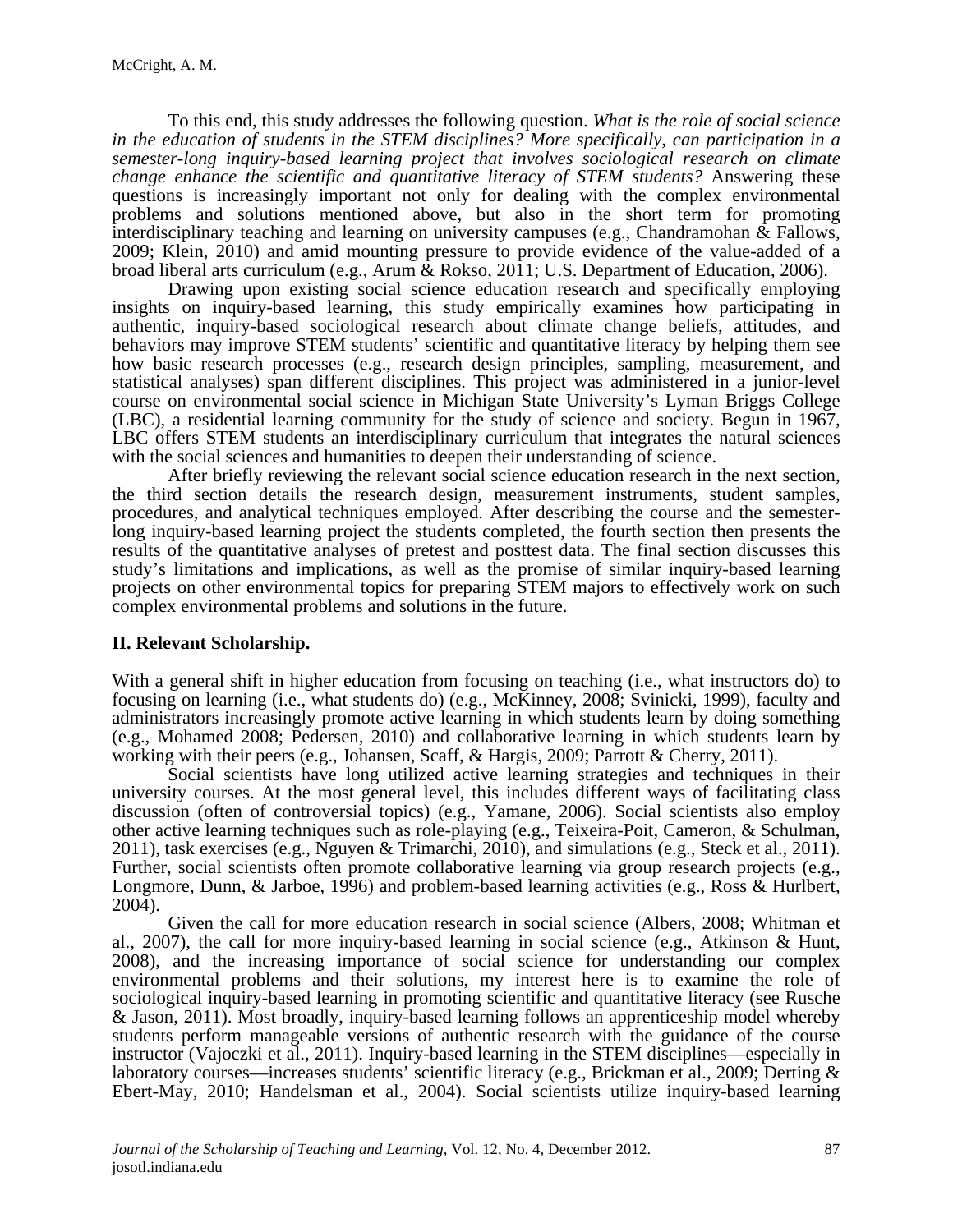projects that last for a few class meetings or span the entire semester (e.g., McKinney & Busher, 2011; Raddon, Nault, & Scott, 2008).

Parallel to, and often integrated with, the promotion of inquiry-based learning is the promotion of quantitative or statistical literacy within the social science curriculum (e.g., Grawe, 2011; Lindner, 2012; Wilder, 2009). Indeed, several studies examine how the analysis of available data may increase students' quantitative literacy (e.g., Burdette & McLoughlin, 2010; Himes & Caffrey, 2003). Further, demanding that students formally present posters describing their research may help them hone their scientific communication skills (e.g., Levine-Rasky, 2009).

Since effectively dealing with the complex environmental problems and solutions of our day calls for STEM majors who are scientifically and quantitatively literate and have at least basic social science skills, this study empirically examines the effectiveness of participation in a sociological inquiry-based learning project for increasing the scientific and quantitative literacy of STEM students. Given the importance and salience of global environmental problems, the STEM students participating in this inquiry-based learning project investigated the climate change beliefs, attitudes, and behaviors of other college students.

### **III. Methods.**

#### *A. Research Design.*

The participants in this study are juniors and seniors in Michigan State University's Lyman Briggs College who have completed similar introductory STEM courses in mathematics, chemistry, and biology as well as a freshman-level course introducing them to basic concepts, theories, and methods in the history, philosophy, and sociology of science (HPS). Some students take a year of physics in their first two years, though most of these students—especially those in the popular majors of human biology and physiology—take their physics courses as juniors or seniors. Their STEM courses have smaller enrollments, allow for greater faculty-student interaction, and involve more active and collaborative learning than do most STEM courses in MSU's College of Natural Science.

This study utilized a quasi-experimental design, which is illustrated in Figure 1. In essence, the design is a compromise between a one-group pretest-posttest design and an untreated control group design with pretest and posttest (e.g., Cook & Campbell, 1979). It is essentially a one-group pretest-posttest design with a posttest measure from an untreated control group. Briefly, pretest and posttest data were gathered from the students in the experimental group: the 27 students in my "The Natural Environment: Perceptions and Practices" course who participated in the sociological inquiry-based learning project, which is described in section 3.3). Posttest data also were gathered from a control group of 130 students in five other similar HPS courses: "Topics in History, Philosophy, and Sociology of Science," "Technology and Culture," two sections of "Topics in History of Science," and "Science Technology, and Public Policy." Limited course time and logistical reasons precluded gathering pretest measures from the control group prior to the beginning of the semester.

There is no reason to believe there is a systematic difference in the scientific and quantitative literacy of students in the experimental group (enrolled in my course) and of those in the control group (enrolled in one of the five similar HPS courses). All of these 157 students signed up for their courses approximately nine months earlier, well before this education research project was designed. Prior to the first day of classes, none of the students in the experimental group knew they would take part in the inquiry-based learning project. Also, because the LBC curriculum is quite constrained, most LBC students have taken similar STEM classes at similar times over their academic career. Enrollment in all six courses varied between 27 and 31; all six courses had similar workloads in terms of weekly readings, classroom activities, graded essay exams, etc. An examination of the pretest measures for the experimental group and the posttest measures for the control group reveals that students in both groups had the same level of sophistication in their perceptions of science (not reported here). Though, the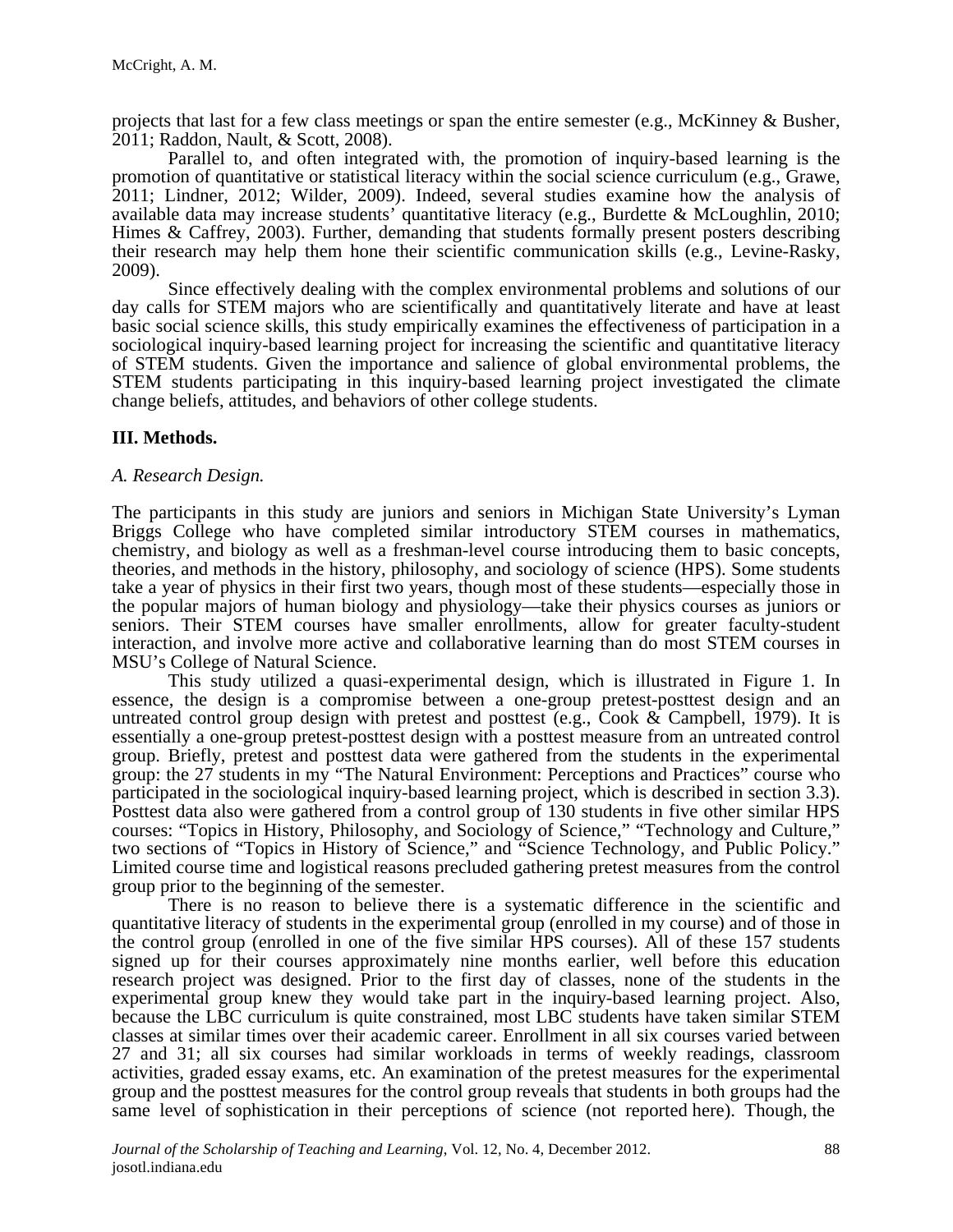|                                                                                                                                                                                                                                                 | Pre-Test       | Intervention | Post-Test      |
|-------------------------------------------------------------------------------------------------------------------------------------------------------------------------------------------------------------------------------------------------|----------------|--------------|----------------|
| <b>Experimental Group</b><br>27 students in "The Natural Environment: Perceptions"<br>and Practices" who participated in the sociological<br>inquiry-based learning project                                                                     | O <sub>1</sub> | X            | $\mathbf{O}_2$ |
| <b>Control Group</b><br>130 students in five courses: "Topics in History,<br>Philosophy, and Sociology of Science," "Technology<br>and Culture," two sections of "Topics in History of<br>Science," and "Science Technology, and Public Policy" |                |              |                |

#### **Figure 1. The Quasi-Experimental Design of the Study.**

students in the experimental group seemed to have a slightly stronger belief that statistics will help them understand science than did those in the control group. Finally, the students in the experimental group began the semester with a relatively high level of confidence in their ability to understand science and statistics.

The pretest and posttest surveys contained groups of items measuring perceptions of scientific principles, attitudes toward the social sciences and statistics, self-assessment of scientific and statistical skills, and assessed knowledge of scientific and statistical processes. The surveys were identical with one major exception. The wording or numbers in the items used to measure scientific and quantitative literacy were changed slightly so the students in the experimental group had to make new calculations or judgments to select the correct answer on the posttest survey (rather than merely responding with their answer from the pretest survey).

The pretest survey was administered online to the experimental group prior to the first day of class. The students were asked not to use any resources (e.g., books, the internet, friends, etc.) when completing the pretest survey. Examination of the responses on the pretest survey (and comparison of these with their responses on the posttest survey) strongly suggests that experimental group students answered the questions on this survey with no assistance. At any rate, had some students used resources to answer the questions (while being prohibited from using such resources on the in-class posttest survey), this would have made it more difficult to find that participation in the inquiry-based learning project influenced their scientific or quantitative literacy. The posttest survey was then administered to both the experimental group and the control group via written questionnaire during class time in the 12th week of the semester. Timing and logistical pressures prevented administration of the posttest survey at the end of the semester. This earlier administration of the posttest survey likely leads to an underestimation of the effects of participation in the inquiry-based learning project on the knowledge, skills, and attitudes indicators described below.

#### *B. Variables and Analyses.*

Table 1 lists the names, coding, means, and standard deviations of the variables used in this study. Three types of outcome variables were examined: knowledge, skills, and attitudes. Four of these variables are composite indexes, and three are single item measures. Nine items were used to create the "variables and statistical knowledge index" (Cronbach's Alpha=.50), which measures how much knowledge students have regarding basic scientific and statistical principles and processes. Briefly, the items ask students to distinguish independent from dependent variables, evaluate sampling procedures, distinguish inductive from deductive logic, distinguish quantitative measures from qualitative measures, identify univariate statistics, interpret a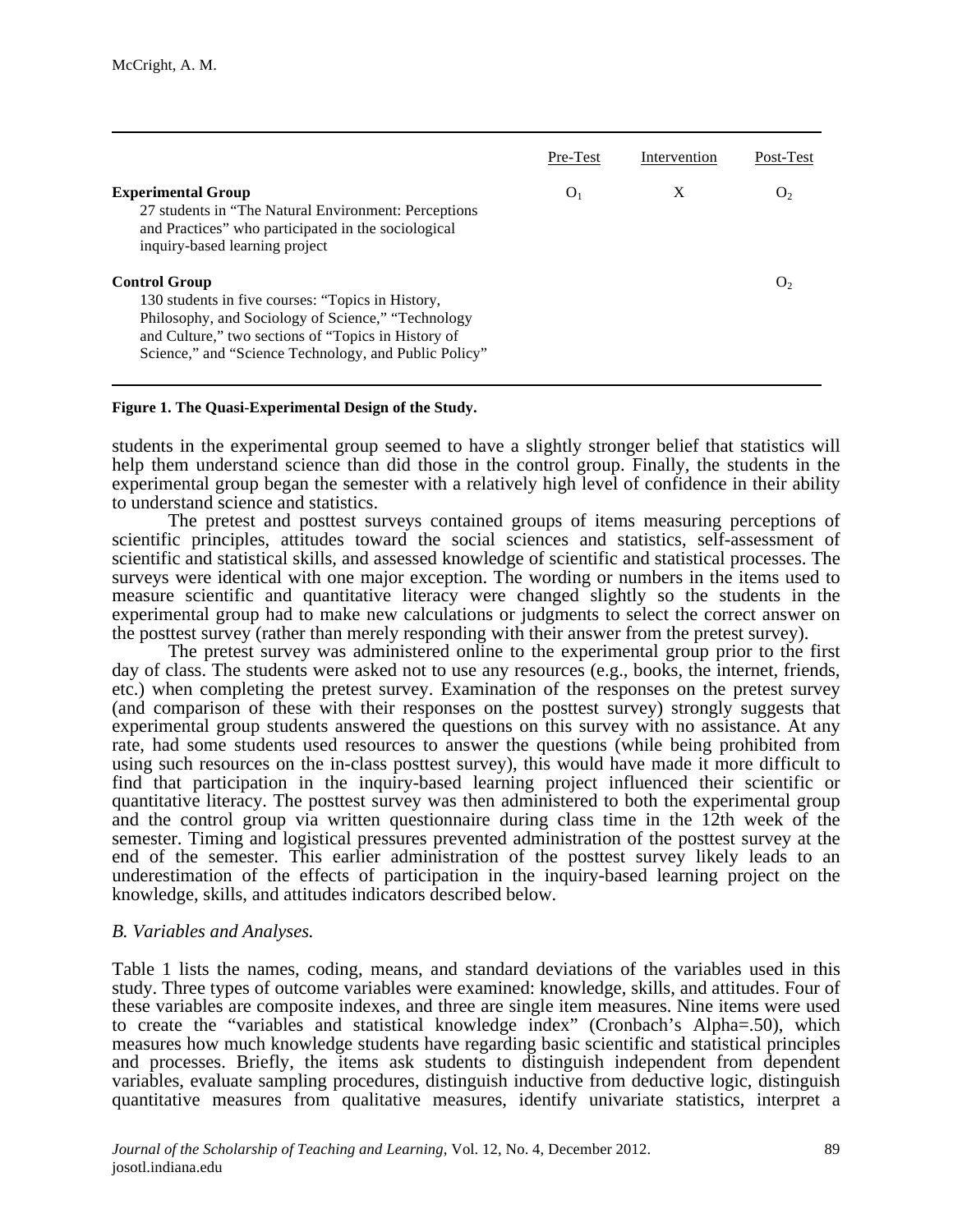correlation coefficient, and predict and interpret an R-squared value. Correct answers to the items were coded as 1 and all other responses as 0, so the resulting index ranges from 0 to 9.

The three skills variables asked students to either assess or rate their confidence in various scientific and statistical skills. The "interdisciplinary research skills self-assessment" variable is a single item that measures how much students agree or disagree with the following statement: "I have the skills to participate in a research project that integrates social science and natural science." The responses on this item range from 1 ("strongly disagree") to 5 ("strongly agree"). Six items were used to create the "scientific and statistical skills self-assessment index"  $(\overline{Alpha} = .84)$ , which measures how much weaker  $(1 = "mine is much weaker")$  or stronger  $(5-\tilde{ }$ "mine is much stronger") students believe their following skills are compared to other LBC students: understanding scientific methods; designing a scientific study; gathering scientific data; analyzing scientific data; performing statistical analyses; and interpreting the results of statistical analyses. This index ranges from 6 ("mine is much weaker" for 6 items) to 30 ("mine is much stronger" for 6 items). Also, Two items were used to create the "confidence in scientific/statistical skills index" (Alpha=.40), which measures how much students disagree (1="strongly disagree") or agree (5="strongly agree") with the following statements: "I feel confident in my ability to understand science" and "I feel confident in my ability to understand statistics."

The three attitudinal variables asked students about their thoughts regarding sociology specifically, social science generally, and statistics. The "perception of how scientific sociology is" variable is from a group of items that asked students to assess how scientific a range of ten endeavors are. These included core natural science fields such as physics and chemistry, core social science fields such as sociology, quasi-scientific fields such as medicine, and non-<br>scientific fields such as astrology. The responses on this item range from 1 ("not at all scientific") to 5 ("completely scientific"). Three items were used to create the "favorable attitudes toward social science index" (Alpha=.64), which measures how much students disagree (1="strongly disagree") or agree (5="strongly agree") with the following statements: "Understanding the social sciences is crucial to my education," "I understand how the social sciences are related to the natural sciences," and "LBC students should receive more education in the social sciences." The resulting index ranges from 3 to 15. Finally, the "knowing statistics helps to understand science" variable is a single item that measures how much students disagree (1="strongly disagree") or agree (5="strongly agree") with the following statement: "I believe that learning statistics will help me better understand science."

In some of the statistical analyses described below, a key predictor variable and five control variables were also utilized. The key predictor variable is membership in the experimental group, coded 1 for "yes" and 0 for "no." Gender is coded 0 for male and 1 for female. Class standing ranges from 1 ("freshman) to 4 ("senior"), and cumulative GPA ranges from 1 ("less than 2.50") to 7 ("3.76 to 4.00"). A dummy variable named "completed college statistics course" measures whether students have completed (1) or have not completed (0) a junior-level statistics course for STEM majors. Finally, an Honors College membership dummy variable distinguishes those students who are members of the MSU's Honors College (1) from those students who are not members (0).

The analyses were conducted in two stages. In the first stage, paired-samples t-tests were used to analyze change on the seven knowledge, skills, and attitudes indicators across the experimental group's pretest and posttest responses. Finding statistically significant changes on these variables is reasonable evidence that participation in the sociological inquiry-based learning project had an effect. But, as an additional check in the second stage, several multivariate OLS regression models were then run to analyze variation in posttest values for students in the experimental group or in the control group. The results of analyses in this second stage provide greater confidence that whatever changes identified in the first stage were due to participation in the inquiry-based learning project and not simply a result of maturation or general education outside of the classroom over the course of the semester.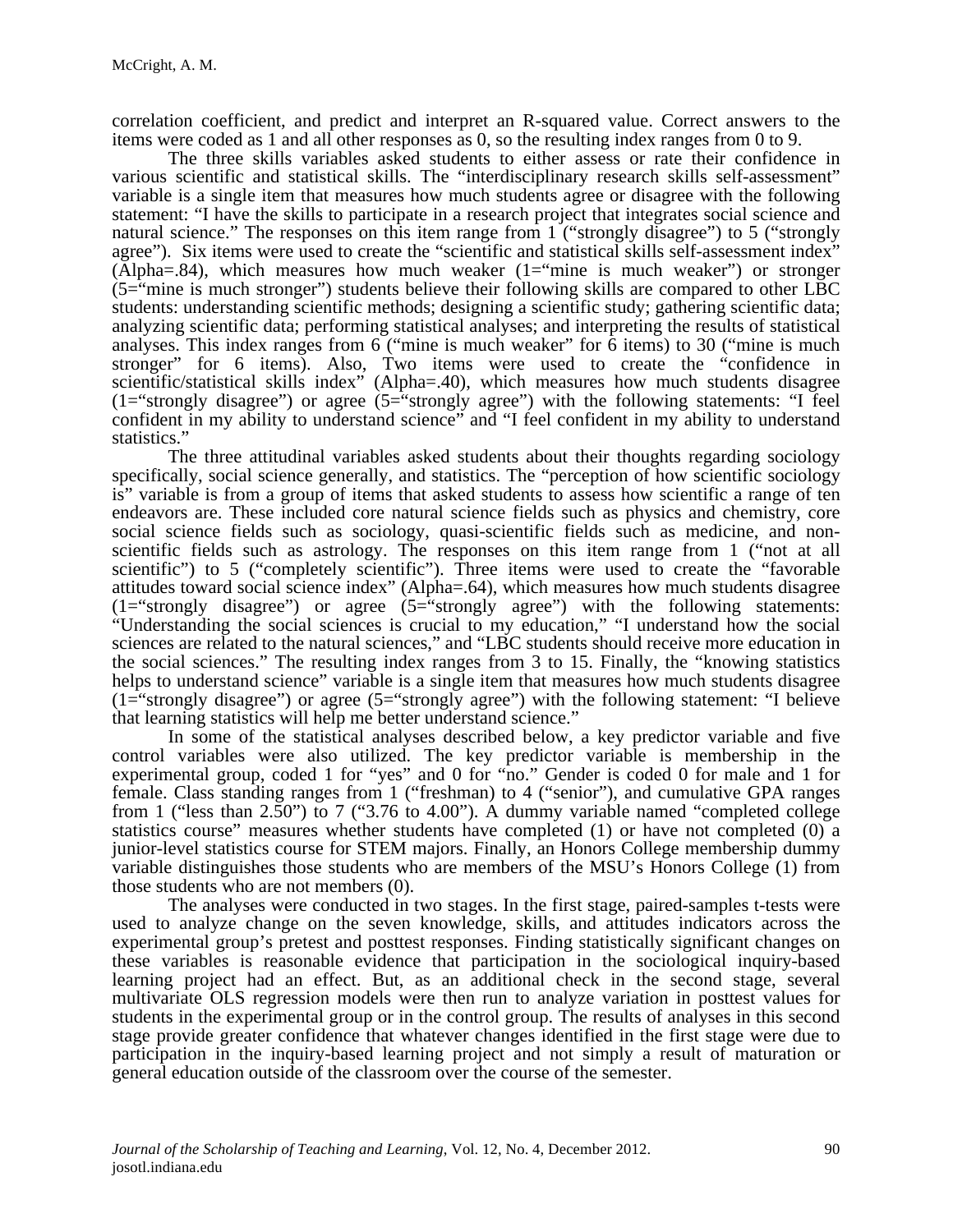| Table 1. Descriptive Statistics for Variables in the Study. |  |
|-------------------------------------------------------------|--|
|-------------------------------------------------------------|--|

| Variable                                               | Coding                                                                                                                                             | Mean  | SD   |
|--------------------------------------------------------|----------------------------------------------------------------------------------------------------------------------------------------------------|-------|------|
| Knowledge                                              |                                                                                                                                                    |       |      |
| variables and statistics<br>knowledge index            | $0$ (9 incorrect answers) to 9 (9 correct answers)                                                                                                 | 4.50  | 1.94 |
| <b>Skills</b>                                          |                                                                                                                                                    |       |      |
| interdisciplinary research<br>skills self-assessment   | 1 (strongly disagree) to 5 (strongly agree: "I have skills<br>to participate in a research project that integrates social<br>and natural science") | 3.77  | .88  |
| scientific/statistical skills<br>self-assessment index | 6 ("mine is much weaker" for 6 questions) to 30 ("mine"<br>is much stronger" for 6 questions)                                                      | 20.04 | 3.75 |
| confidence in scientific/<br>statistical skills index  | 2 ("strongly disagree" for 2 questions) to 10 ("strong<br>agree" for 2 questions)                                                                  | 8.22  | 1.34 |
| <b>Attitudes</b>                                       |                                                                                                                                                    |       |      |
| perception of how<br>scientific sociology is           | 1 (not at all scientific) to 5 (completely scientific)                                                                                             | 3.12  | .90  |
| favorable attitudes toward<br>social science index     | 3 ("strongly disagree" for 3 questions) to 15 ("strongly<br>agree" for 3 questions)                                                                | 11.24 | 2.38 |
| knowing statistics helps<br>to understand science      | 1 (strongly disagree) to 5 (strongly agree: "I believe that<br>learning statistics will help me better understand science")                        | 4.01  | .93  |
| Key Predictor                                          |                                                                                                                                                    |       |      |
| experimental group                                     | $0$ (not in my course) to $1$ (in my course)                                                                                                       | .17   | .38  |
| Controls                                               |                                                                                                                                                    |       |      |
| gender (female)                                        | $0$ (male) to 1 (female)                                                                                                                           | .48   | .50  |
| class standing                                         | 1 (freshman) to 4 (senior)                                                                                                                         | 3.37  | .67  |
| cumulative GPA                                         | 1 (less than 2.50) to 7 (3.76 to 4.00)                                                                                                             | 5.38  | 1.41 |
| completed college<br>statistics course                 | 0 (not yet taken/completed) to 1 (have completed)                                                                                                  | .46   | .50  |
| <b>Honors College</b><br>membership                    | $0$ (no) to $1$ (yes)                                                                                                                              | .27   | .44  |

The means and standard deviations for these variables are for the posttest survey data (N=157).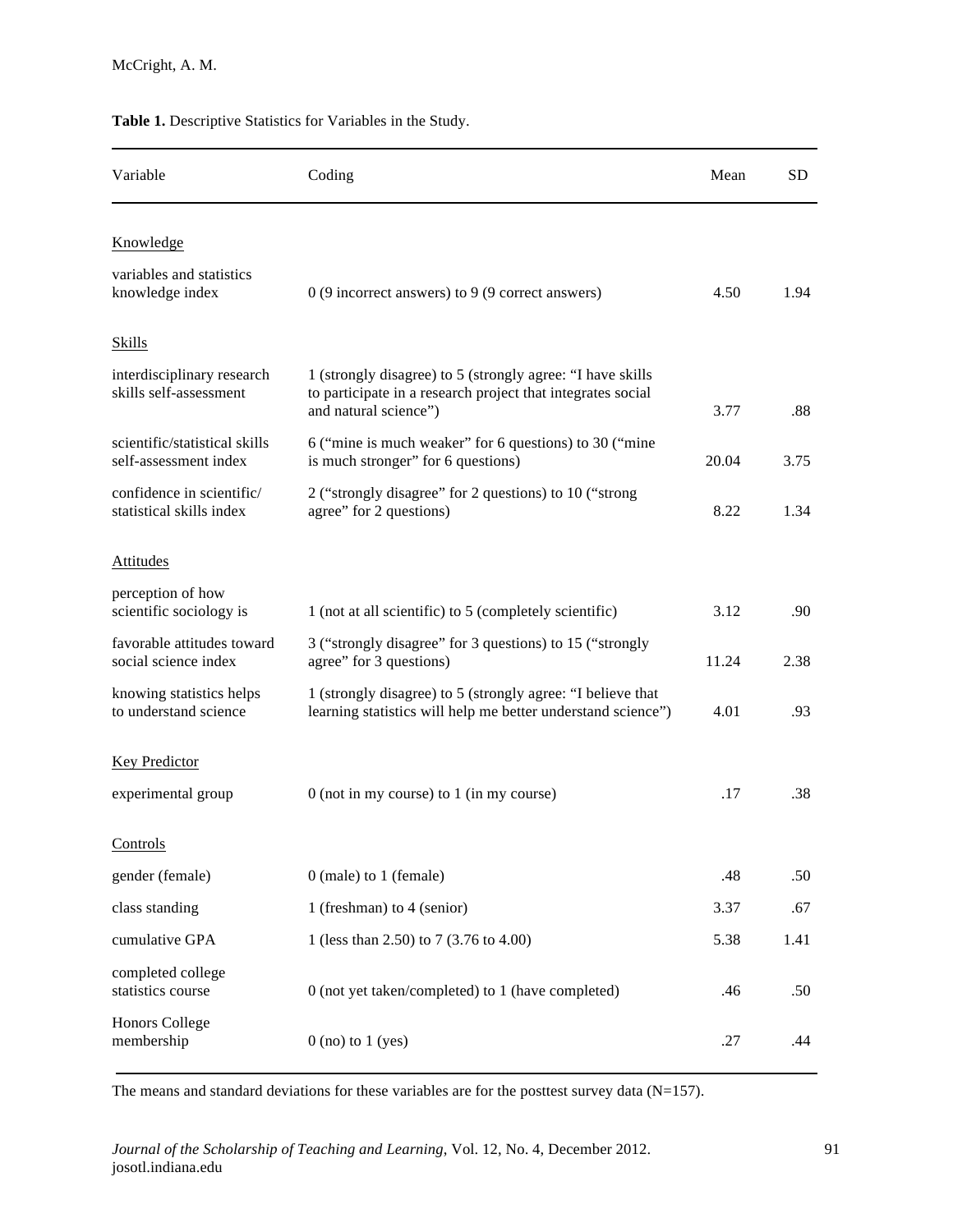# *C. The Inquiry-Based Learning Project.*

The 27 experimental group students were enrolled in my environmental social science course titled "The Natural Environment: Perceptions and Practices." This is a discussion-based HPS course on Americans' values, beliefs, attitudes, and behaviors regarding the biophysical environment. Like the other HPS courses in Lyman Briggs College, this popular course is offered each semester and is regularly fully enrolled. During the semester in question, this HPS course focused specifically on the topic of climate change.

Throughout the semester, the students in this course read and discussed works on the social causes and effects of climate change and on the dynamics of climate change public opinion, media coverage, and politics. They also participated in a sociological inquiry-based learning project that asked them to investigate climate change public opinion at MSU. As a part of a collaborative team consisting of four or five students, they worked to answer an intriguing research question about the climate change attitudes, beliefs, and behaviors of students in MSU's three residential colleges. On the first day of class, the students were given the handout displayed in Table 2, which laid out in approximate chronological order the tasks that students would complete individually, in their teams, and as a class throughout the semester as part of the inquiry-based learning project.

In the first two weeks of the semester, the students explored their personal interests in climate change public opinion and quickly formed collaborative teams with like-minded peers to create a unique research question. The research questions for the six collaborative teams are displayed in Table 3. Between weeks three and five, the teams wrote and revised survey questions and made decisions about the overall structure and design of the survey. Between the sixth week and tenth week of the semester, we administered the survey online. Giving the respondents approximately four full weeks to respond allowed the students to achieve a sample size of 428 completed surveys. In the eleventh week of the semester, the students were led through a brief tutorial in basic univariate, bivariate, and multivariate statistics and in the SPSS software the students were using on their laptops in the classroom. During weeks twelve and thirteen, the teams analyzed their data and interpreted the results of their analyses. During weeks fourteen and fifteen, the teams prepared and revised their own research posters and reviewed the research posters of other teams. Finally, in the sixteenth week of the semester, the teams presented their research posters at the LBC Research Symposium.

At the beginning of the semester, I performed a more managerial role vis-à-vis the project; as the semester went on, I shifted to perform a more advisory role. Since these STEM students were going to do sociological research on a topic for which they had little expertise (i.e., climate change public opinion), I began the semester with an analogy that I was like the head of a climate change public opinion research group and they were its members who would carry out the actual work. I guided them toward manageable research questions and helped them as they struggled with the first draft of their survey items. Once the students became more proficient with the measurement of their concepts though, I transitioned to more of a consultant, giving advice and suggestions about the wording and ordering of survey questions as I do in any paid or pro bono consultancy. Thus, the students came to exercise a great deal of responsibility tempered by my guidance and advice—for the creation of the entire survey, its administration, and the eventual analysis of their data.

### **IV. Results.**

Table 4 presents the results of the paired-sample difference-of-means t-tests within the experimental group to assess change in knowledge, skills, and attitudes over time between the pretest survey and the posttest survey. Compared to just prior to the start of the semester, students in the twelfth week of the inquiry-based learning project had greater knowledge of scientific principles and basic statistics—as seen in the values in the first row of the table. In other words, students' knowledge of scientific and statistical principles and processes significantly improved. Of the nine knowledge items, they went from answering approximately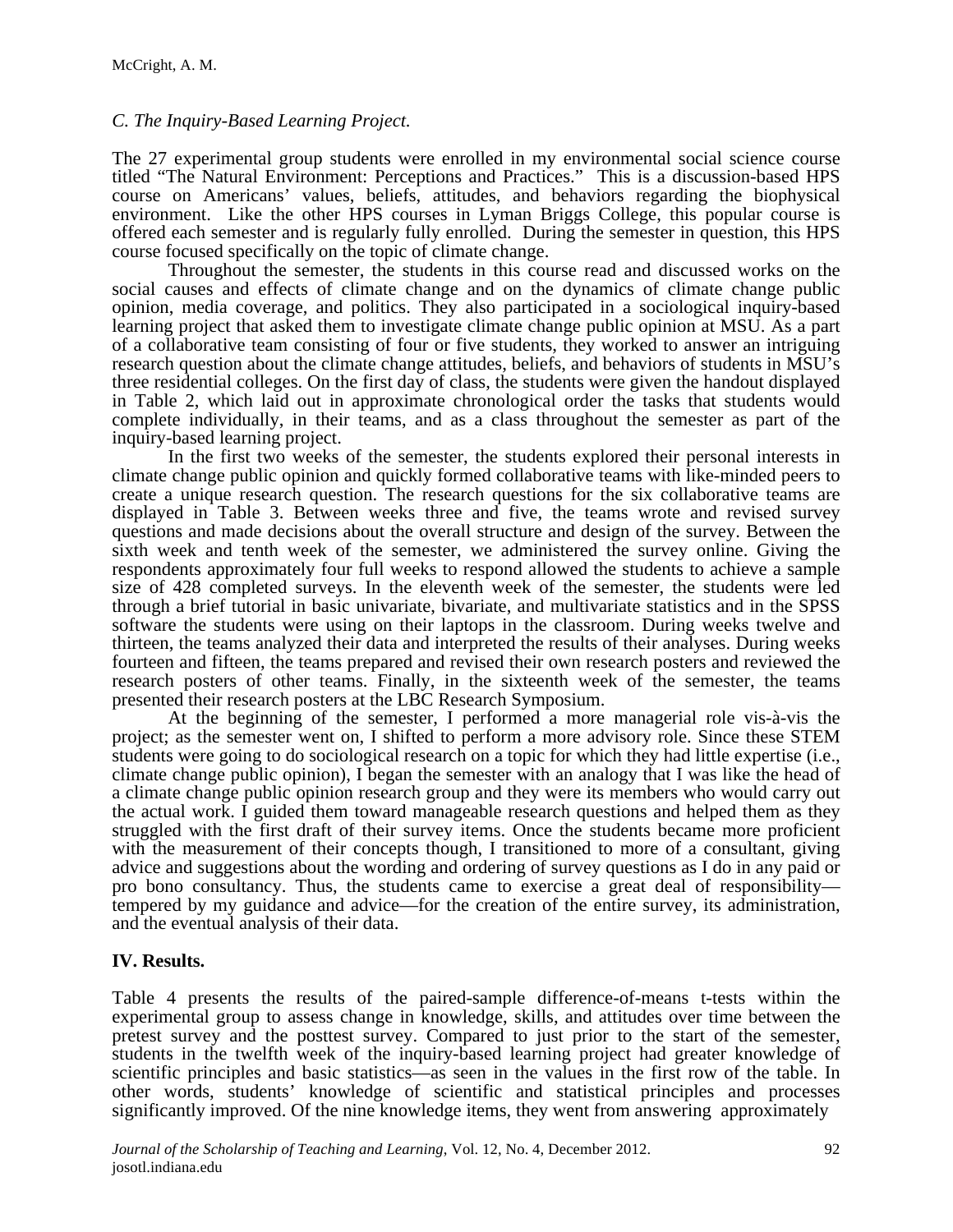#### **Table 2.** (Roughly) Chronological List of Tasks for Our Inquiry-Based Learning Project.

Keep the following conditions in mind as you read the list of tasks below: Each team's research question must deal with individuals' values, perceptions, beliefs, policy preferences, and/or behaviors with regard to climate change. We will create and administer an online survey via surveymonkey.com to students in Michigan State University's three residential colleges. We will analyze our survey data with SPSS statistical software. Each team will create a formal research poster to display the results of its analyses. Those tasks you will do individually are identified with an "I," those you will do in your research team are marked with a "T," and those we will do together as a class are marked with a "C." Project Preparation and Research Proposal Tasks Explore your personal interest in one or more climate change topics (I) Join a research team with a shared interest in an important climate change topic (I) Create a compelling research question that your team will answer with data from our online survey (T) Write up a brief research proposal as a team (T) Survey Construction Tasks Write the necessary survey questions you think should be included in the survey for you to have data to answer your team's research question (I, T) Examine our pooled survey questions (C) Look for redundancies or contradictions Look for logical groups of similar survey questions Think about the logical ordering of the survey questions within a section Think about the logical ordering of the sections of survey questions Create multiple revisions of our lists of pooled survey questions until we finalize the list of selected survey questions, the wording of these survey questions, and the ordering of these questions (C) Write all the necessary directions for individual questions and sections of questions (C) Write a brief introductory paragraph introducing the survey (C) Pre-test the final version of the survey after it is posted online (I, C) Create our numerical coding scheme (C) Survey Administration Tasks Gain permission from each residential college to use its e-mail distribution list (C) Write all e-mail correspondences with our potential respondents: pre-notice e-mail; cover letter e-mail; first followup e-mail; second follow-up e-mail (C) Identify ways to advertise our survey to increase our response rate: mailbox flyers; word of mouth; Facebook; classroom visits; student groups; etc. (C) Data Analysis Tasks Become familiar with some basis statistical analyses and our SPSS software (I, C) Identify what survey questions your team will be working with for your research question (I, T) Determine the expected relationships between your team's variables (I, T) Run the appropriate statistical analyses to examine these relationships (I, T) Work on interpreting the results of these statistical analyses (I, T) Write a draft of your team's research poster (I, T) Peer review another team's research poster (I, T) Finalize your team's research poster (I, T) Present your team's research poster at the Lyman Briggs College Research Symposium (T)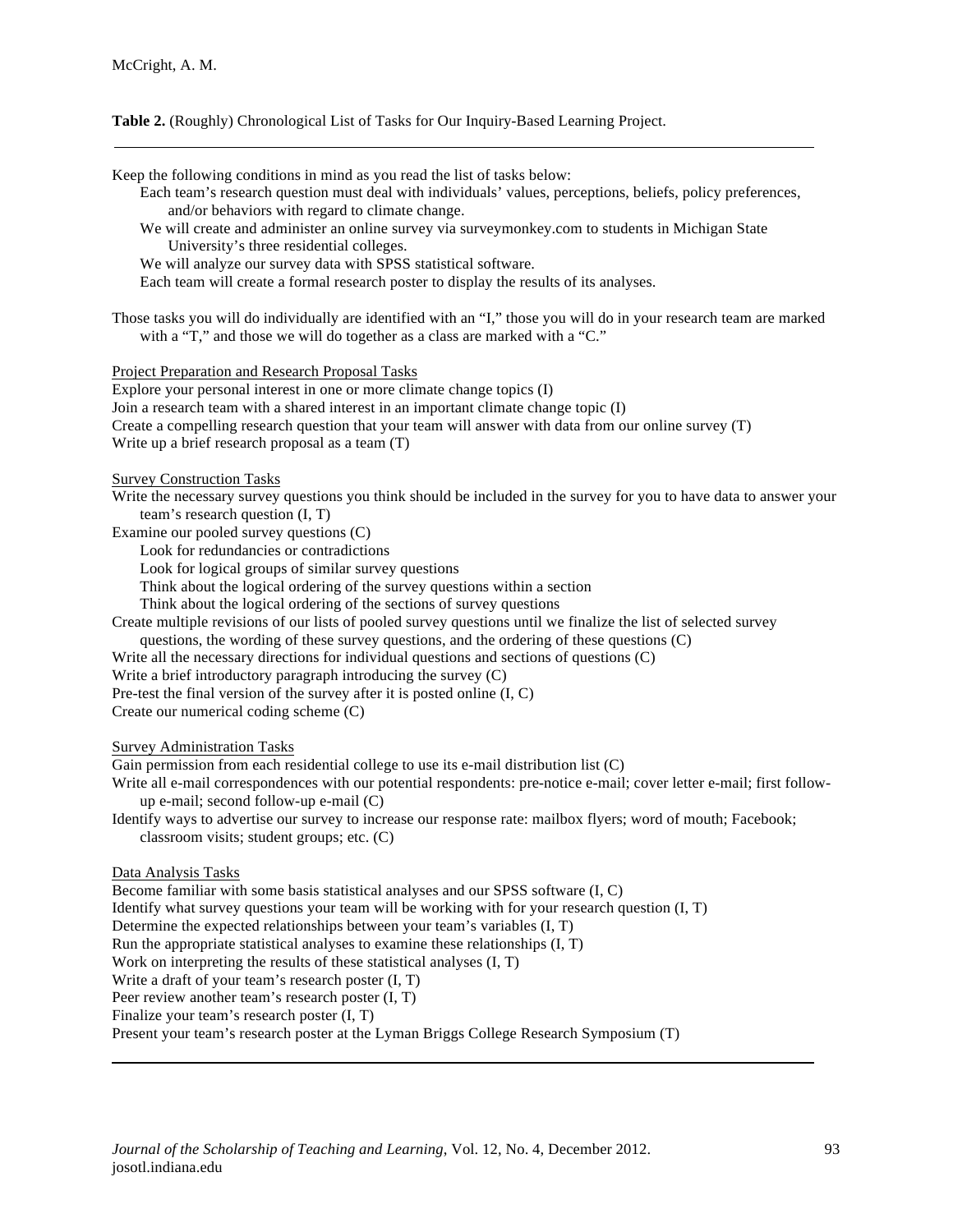#### **Table 3. The Research Questions of the Six Collaborative Teams.**

Are men or women more likely to take climate change actions? Are there gender differences in the type of action, public or private, taken regarding climate change?

Does the amount of university-level science training influence knowledge of climate change health effects? How does one's residential college influence one's view on climate change and health-related behaviors? How does academic major influence perception of climate change?

Does one's preferred media source for climate change information influence one's understanding of and concern for climate change?

How do students' political views, both party affiliation and ideology, affect their perceptions of the economic and environmental risks associated with climate change?

four items correctly before the semester to answering slightly more than six items correctly about three-quarters of the way through the semester. The students seemed to be on the verge of becoming proficient in their statistical analyses at that point of the semester, so later administration of the posttest survey likely would have revealed an even greater increase in their knowledge scores.

The middle section of Table 4 shows that students in the experimental group assessed their interdisciplinary research skills and their general scientific and statistical skills as significantly stronger in the twelfth week of the semester than just prior to the start of the semester. Yet, their self-reported confidence in their scientific and statistical skills did not change over time. The lack of change in the latter is at least partially due to a ceiling effect whereby experimental group students rated their confidence in their scientific and statistical skills as quite high on the pretest survey. The bottom section of Table 4 shows that students in the experimental group developed more favorable attitudes toward sociology and social science more generally, but participating in the sociological inquiry-based learning project did not affect their belief about the importance of knowing statistics for understanding science. Again, the average pretest response on the latter item suggests that there is a ceiling effect in play.

On their own, the results in Table 4 suggest that participation in the sociological inquirybased learning project had a positive effect on students' scientific and statistical knowledge, skills, and attitudes (see, e.g., Burdette & McLoughlin, 2010; Himes & Caffrey, 2003). Yet, it might be that students' scores on these knowledge, skills, and attitudes measures generally increase over the course of the semester regardless of what class they are in and/or whether or not they participated in the sociological inquiry-based learning project. After all, this could occur as a result of maturation or general education outside of the classroom. Comparing the posttest survey responses of the students in the experimental group to those of similar students in similar courses (the control group) will allow us to determine with greater confidence if the significant changes in knowledge, skills, and attitudes in Table 4 are due to participation in the sociological inquiry-based learning project.

Table 5 reports the results of seven multivariate OLS regression models that examine variation in posttest values for students in either the experimental group  $(N=27)$  or in the control group  $(N=130)$ . The entries are standardized coefficients to more easily compare the effects of the predictor and control variables. The key predictor variable is the dummy variable for experimental group membership. Each of the seven models displayed in Table 5 examine the effect of participating in the sociological inquiry-based learning project while controlling for the effects of gender, class standing, cumulative GPA, completion of a college-level statistics course, and Honors College membership.

According to the first model in Table 5, students in the experimental group had higher scores on the science and statistical knowledge index than did students in the control group. Combining this with the results in Table 4, it is reasonable to conclude that participation in the sociological inquiry-based learning project improved students' knowledge of scientific and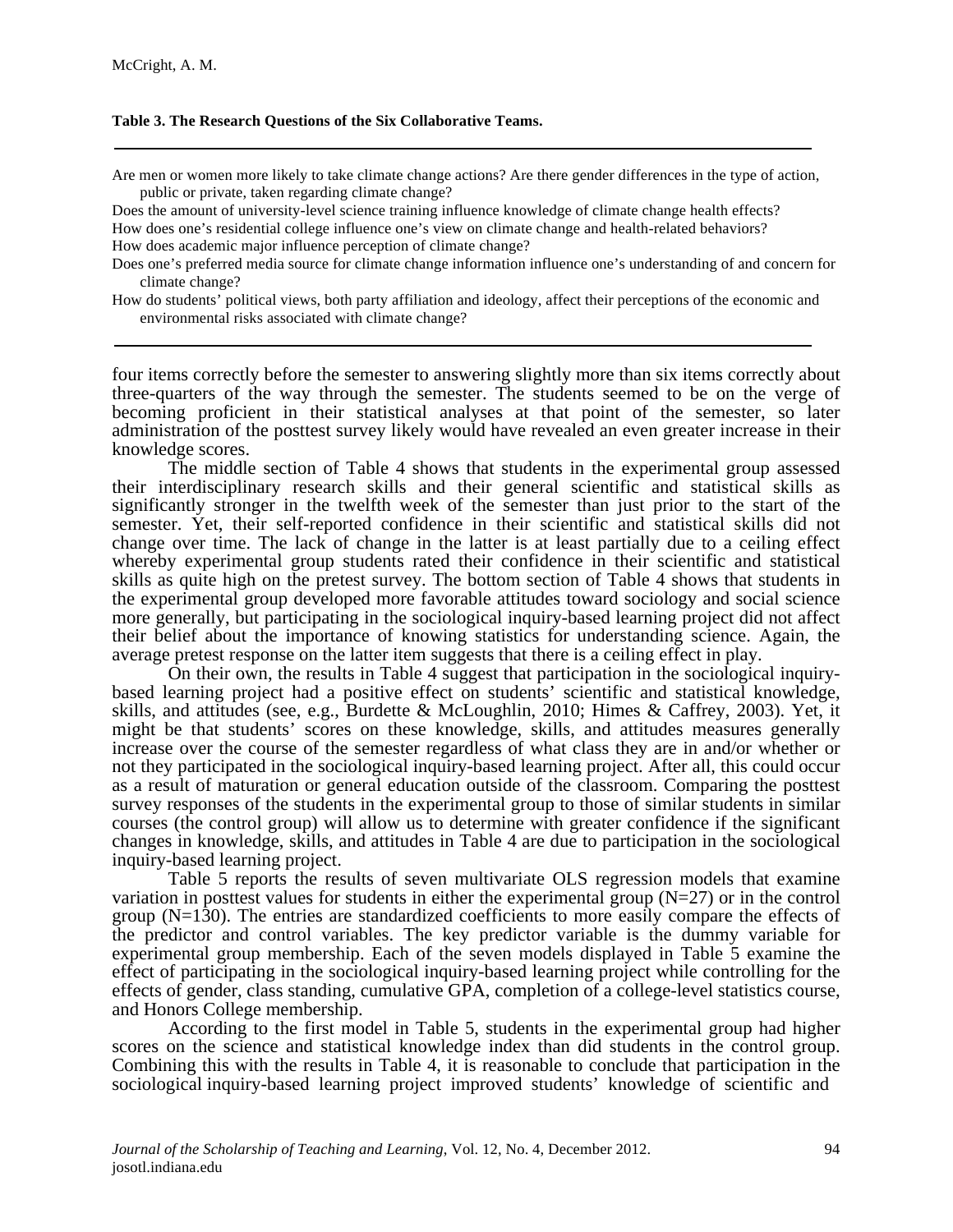|                                                             | <b>Pretest</b> |           | <b>Posttest</b> |           |                       |
|-------------------------------------------------------------|----------------|-----------|-----------------|-----------|-----------------------|
| <b>Indicators</b>                                           | <b>Mean</b>    | <b>SD</b> | <b>Mean</b>     | <b>SD</b> | T<br><b>Statistic</b> |
| Knowledge                                                   |                |           |                 |           |                       |
| Variables and Statistical Knowledge<br>Index                | 3.96           | 1.48      | 6.37            | 1.82      | $6.24***$             |
| <b>Skills</b>                                               |                |           |                 |           |                       |
| <b>Interdisciplinary Research Skills</b><br>Self-Assessment | 3.89           | .75       | 4.37            | .63       | $3.32**$              |
| Scientific/Statistical Skills Self-<br>Assessment Index     | 20.67          | 3.58      | 22.30           | 3.58      | $2.36*$               |
| Confidence in Scientific/Statistical<br>Skills Index        | 8.81           | 1.08      | 8.70            | 1.20      | $-.41$                |
| <b>Attitudes</b>                                            |                |           |                 |           |                       |
| Perception of How Scientific<br>Sociology Is                | 2.93           | .96       | 3.59            | .69       | $3.34**$              |
| <b>Favorable Attitudes Toward Social</b><br>Science Index   | 10.59          | 2.14      | 12.30           | 1.56      | $3.82**$              |
| Knowing Statistics Helps to<br><b>Understand Science</b>    | 4.15           | .77       | 4.26            | .66       | .68                   |

**Table 4.** Results of Paired-Sample T-Tests for Pretest/Posttest Differences on Knowledge, Skills, and Attitudes Indicators (N=27).

\* p<.05 \*\* p<.01 \*\*\* p<.001

statistical principles and processes. That is, the increase in this knowledge within the experimental group between the pretest before the semester started and the posttest in the twelfth week of the semester led these students' posttest knowledge scores to be significantly greater than those for the control group students. As one might expect, students in the Honors College also scored higher on scientific and statistical knowledge than did their non-Honors College counterparts, but there was no correlation between this knowledge and students' class standing, cumulative GPA, or experience with a college statistics course. Also, male students had slightly higher knowledge scores than did female students.

The next three columns in Table 5 deal with the three skills indicators. Students in the experimental group had higher posttest values on these three indicators than did students in the control group. Recall that the results in Table 4 showed that participation in the inquiry-based learning project seemed to have a positive effect on the experimental group students' assessment of their interdisciplinary research skills and of their scientific and statistical skills but no effect on their confidence in their scientific and statistical skills. The results in Table 5 mean that it is reasonable to conclude that participation in the sociological inquiry-based learning project improved the experimental group students' assessment of their interdisciplinary research, scientific, and statistical skills. The statistically significant positive coefficient on experimental group membership in the fourth model in Table 5 merely reflects the fact that experimental group students were more confident in their scientific and statistical skills in general than were control group students.

Class standing, cumulative GPA, and Honors College membership had no effect on any of the skills indicators. Those students who had completed a college-level statistics course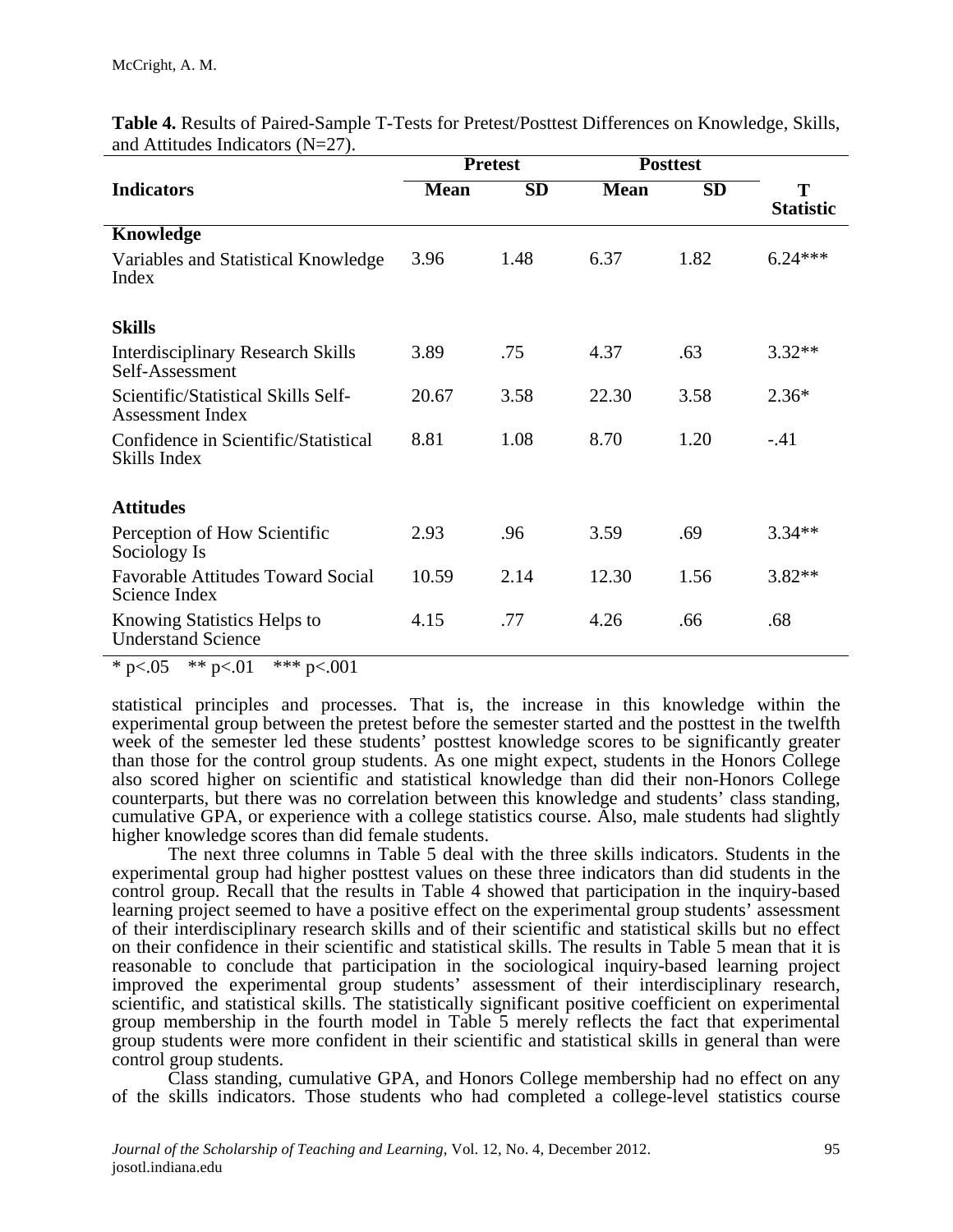assessed their scientific and statistical skills as weaker than those of other LBC students and expressed lower confidence in these same skills as compared to those students who had not completed a college-level statistics course. Also, male students assessed their scientific and statistical skills as stronger than those of other LBC students and expressed greater confidence in these same skills as compared to female students. This latter finding is consistent with much sociology of science scholarship on the gendered pattern of skills self-assessment and confidence among university students (e.g., Committee on Science, Engineering, and Public Policy, 2007; Etkowitz, Kemelgor, & Uzzi, 2000).

Finally, the last three columns in Table 5 deal with the three attitudes indicators. Students in the experimental group had higher posttest values on these three indicators than did students in the control group. The results in Table 4 suggest that participation in the inquiry-based learning project had a positive effect on experimental group students' perception of how scientific sociology is and their favorable attitudes toward social science but no effect on their belief that knowing statistics helps them to understand science. The results in Table 5 mean that it is reasonable to conclude that participation in the sociological inquiry-based learning project improved students' attitudes toward sociology specifically and social science in general. The statistically significant positive coefficient on experimental group membership in the fourth model in Table 5 merely reflects the fact that experimental group students were slightly more likely to believe that knowing statistics helps them to understand science than were control group students.

As with the skills indicators, class standing, cumulative GPA, and Honors College membership had no effect on any of the attitudes indicators. Those students who had completed a college-level statistics course had less favorable attitudes toward social science and were less likely to believe that knowing statistics helps them to understand science compared to those students who had not completed a college-level statistics course. Also, male students perceived sociology to be more scientific than did female students, and the former were more likely to believe that knowing statistics helps them to understand science than were the latter.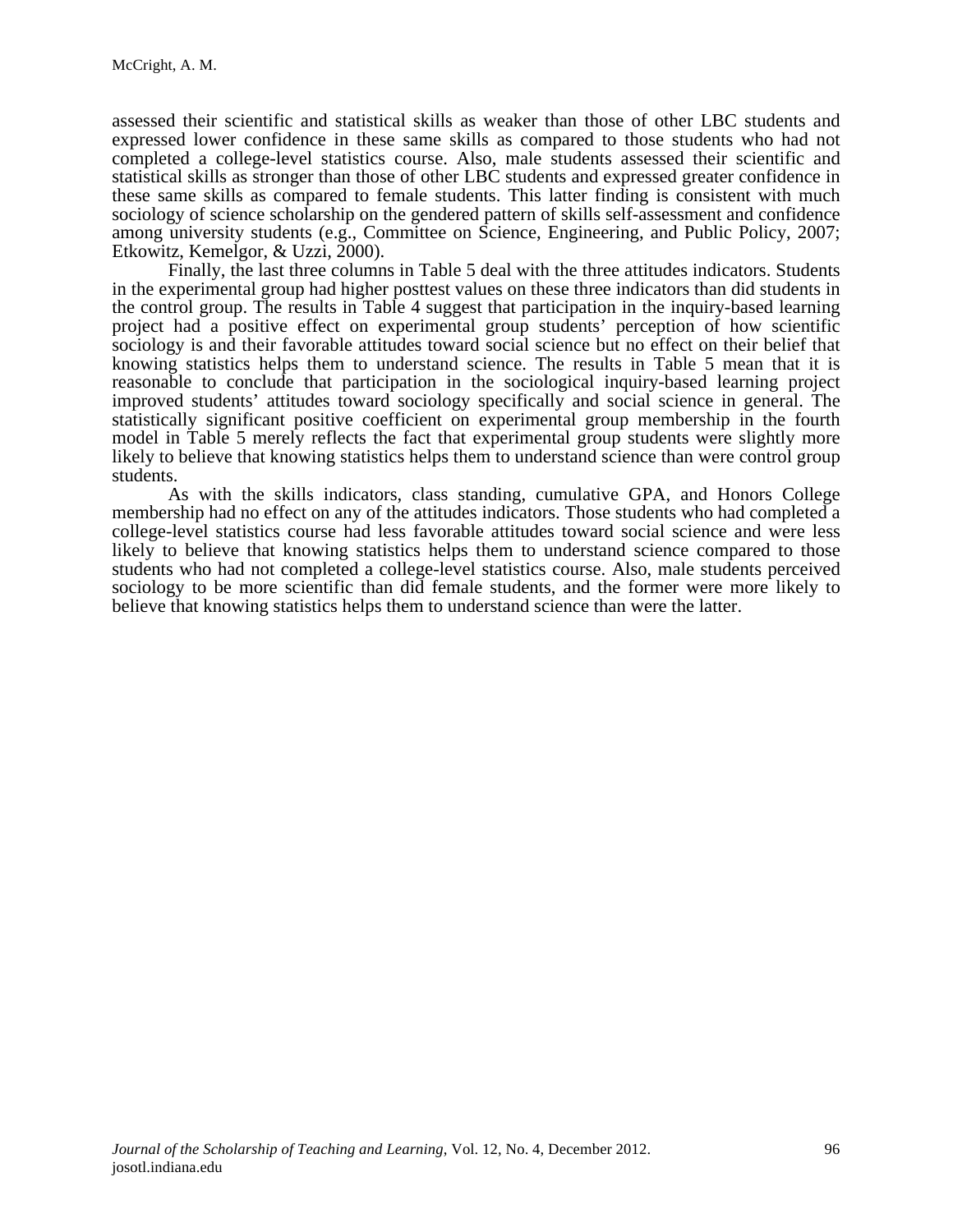McCright, A. M.

|                                     | Knowledge                                                                  | <b>Skills</b>                                                                   |                                                                                                 |                                                                                 | <b>Attitudes</b>                                                    |                                                                                         |                                                                                               |
|-------------------------------------|----------------------------------------------------------------------------|---------------------------------------------------------------------------------|-------------------------------------------------------------------------------------------------|---------------------------------------------------------------------------------|---------------------------------------------------------------------|-----------------------------------------------------------------------------------------|-----------------------------------------------------------------------------------------------|
| <b>Independent Variables</b>        | <b>Variables</b><br>and<br><b>Statistical</b><br>Knowledge<br><b>Index</b> | <b>Interdisciplinary</b><br><b>Research</b><br><b>Skills</b><br>Self-Assessment | <b>Scientific and</b><br><b>Statistical</b><br><b>Skills</b><br>Self-Assessment<br><b>Index</b> | Confidence<br>in Scientific<br>and Statistical<br><b>Skills</b><br><b>Index</b> | Perception<br>of How<br><b>Scientific</b><br><b>Sociology</b><br>Is | Favorable<br><b>Attitudes</b><br><b>Toward</b><br><b>Social Science</b><br><b>Index</b> | <b>Knowing</b><br><b>Statistics</b><br><b>Helps</b> to<br><b>Understand</b><br><b>Science</b> |
| experimental group                  | $.51***$                                                                   | $.34***$                                                                        | $.33***$                                                                                        | $.22**$                                                                         | $.34***$                                                            | $.22**$                                                                                 | $.17*$                                                                                        |
| gender (female)                     | $-.16*$                                                                    | $-.10$                                                                          | $-.35***$                                                                                       | $-.28***$                                                                       | $-.22**$                                                            | .01                                                                                     | $-.18*$                                                                                       |
| class standing                      | .02                                                                        | $-.03$                                                                          | .01                                                                                             | $-.09$                                                                          | .06                                                                 | .05                                                                                     | .01                                                                                           |
| cumulative GPA                      | .06                                                                        | .04                                                                             | .15                                                                                             | .17                                                                             | $-.13$                                                              | .02                                                                                     | $-.01$                                                                                        |
| completed college statistics course | $-.13$                                                                     | $-.07$                                                                          | $-.15*$                                                                                         | $-.17*$                                                                         | .13                                                                 | $-16*$                                                                                  | $-.17*$                                                                                       |
| Honors College membership           | $.21***$                                                                   | .06                                                                             | $-.01$                                                                                          | $-.05$                                                                          | $-.01$                                                              | .07                                                                                     | .12                                                                                           |
| adjusted $R^2$                      | .26                                                                        | .08                                                                             | .19                                                                                             | .11                                                                             | .18                                                                 | .04                                                                                     | .04                                                                                           |

# **Table 5.** Standardized Coefficients from OLS Regression Models Predicting Knowledge, Skills, and Attitudes Indicators (N=157).

\* p<.05 \*\* p<.01 \*\*\* p<.001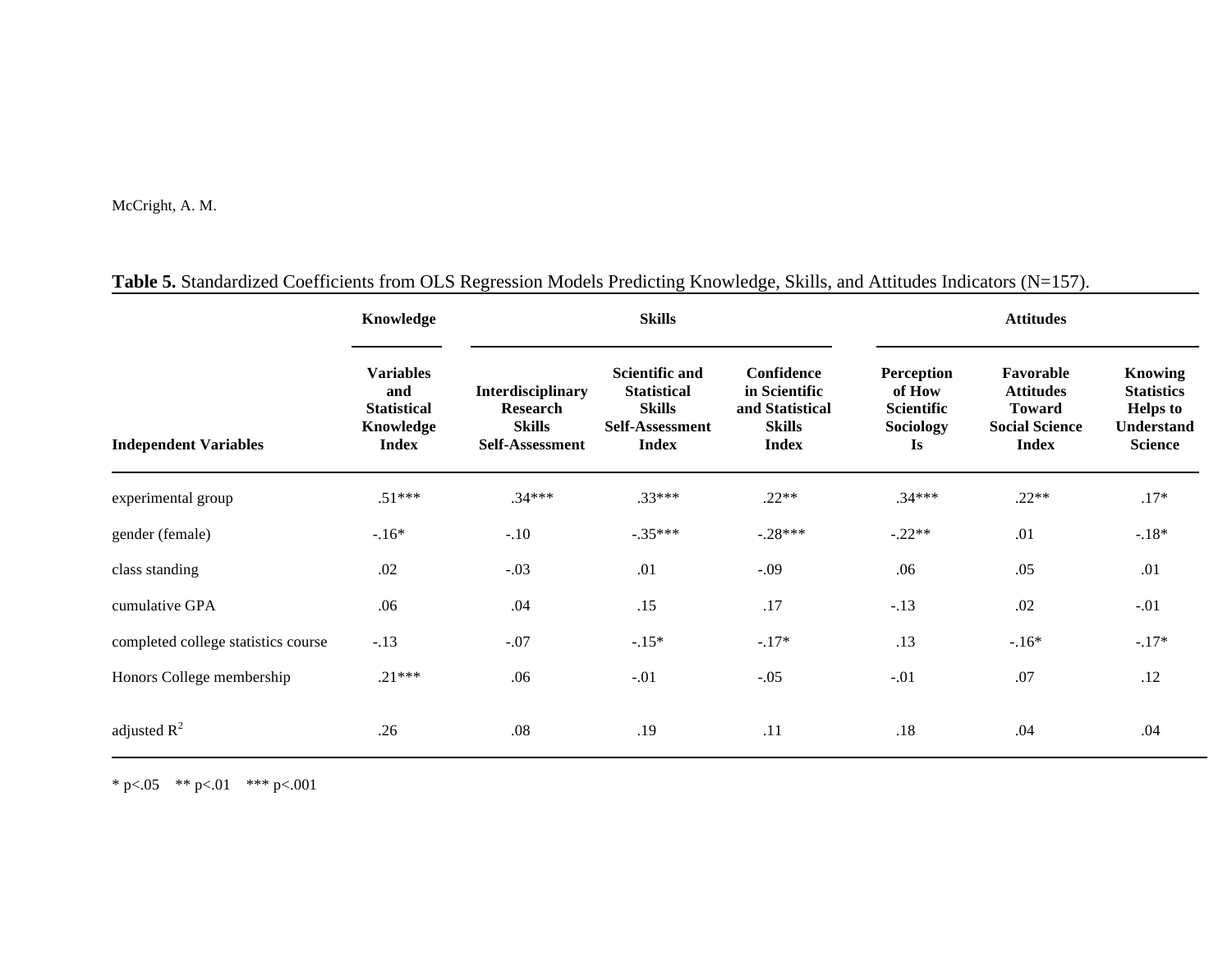## **V. Discussion.**

To briefly recap, the results presented above suggest that participation in a sociological inquirybased learning project helped STEM students to (a) improve their knowledge of scientific and statistical principles and processes, (b) hone their scientific research skills (if we assume that their self-assessment of these skills correlates with an objective assessment of these skills), and (c) gain respect for sociology specifically and social science more generally. More studies of this nature should be conducted to determine the robustness of these findings. The results of such studies may find that participation in such a sociological inquiry-based learning project may help students improve their scientific knowledge and quantitative skills and shift their attitudes to (a) get more out of interdisciplinary undergraduate majors and minors; (b) secure a position in an interdisciplinary internship or research team; or (c) get into an interdisciplinary graduate or professional program.

Several limitations of this current study demand attention, suggest that these results should be treated with caution, and provide avenues for future research. First, this study employed a quasi-experimental design largely because of the structural impediments to randomly sorting students into different courses and the logistical difficulties of gathering data from students in other instructors' courses at multiple points in a semester. Yet, significant planning in certain curricular settings may allow for a truly randomized experimental design to more effectively determine the influence of participation in such an inquiry-based learning project. Second, this study utilized imperfect measures of scientific process skills and quantitative literacy. Better measures do exist in the literature and, with revision and shortening, may be employed in future studies of this type. Third, this study only examined the immediate impacts of participating in an inquiry-based learning project. While significant short-term impacts on scientific and quantitative literacy were found, such impacts may not endure over a longer time frame. Thus, future research should aim to follow up with participants in the weeks and months after the semester.

Despite these limitations, this study does suggest that such an inquiry-based learning project may be fruitful for cultivating the scientific and quantitative literacies and social science skills necessary for STEM students to effectively deal with complex environmental problems and solutions. Thus, other educators may utilize projects similar to one described here to help their students gain hands-on experience doing research on a wide range of environmental topics. Further, this study provides an effective model for integrating sociology (and social science more generally) into a STEM curriculum. This is important for two reasons: the increasing workforce demands for university graduates with STEM degrees and the shifting priorities within the country's federal scientific funding bodies. This paper concludes by elaborating on these two reasons.

University officials, prospective employers, and public policy-makers expect that university graduates with STEM degrees have a wide range of personal and social skills and interdisciplinary and international experiences upon graduation to compete effectively in the increasingly global 21st century workforce (U.S. National Research Council, 2009). Interdisciplinary undergraduate programs are emerging across the nation, but far too many undergraduates seeking interdisciplinary experiences still struggle to find them. Many students seek out such experiences on an individualized, ad hoc basis—through a specific internship or a specific research opportunity, such as an NSF-funded Research Experience for Undergraduates. Systematizing or formalizing our interdisciplinary research opportunities—with one example being the inquiry-based learning project described here—may allow groups of students to share common experiences and thus further benefit through collaborative learning.

Within the U.S. scientific community, there is an increasing premium on interdisciplinary scholarship in recent years. For instance, the NSF includes several interdisciplinary programs (e.g., Cyber-enabled Discovery and Innovation; Dynamics of Coupled Natural Human Systems), competitions for centers that formalize interdisciplinary research teams (e.g., Science of Learning Centers; Science and Technology Centers), and programs that support students (e.g., Integrative Graduate Education and Research Traineeship Program). Many of these initiatives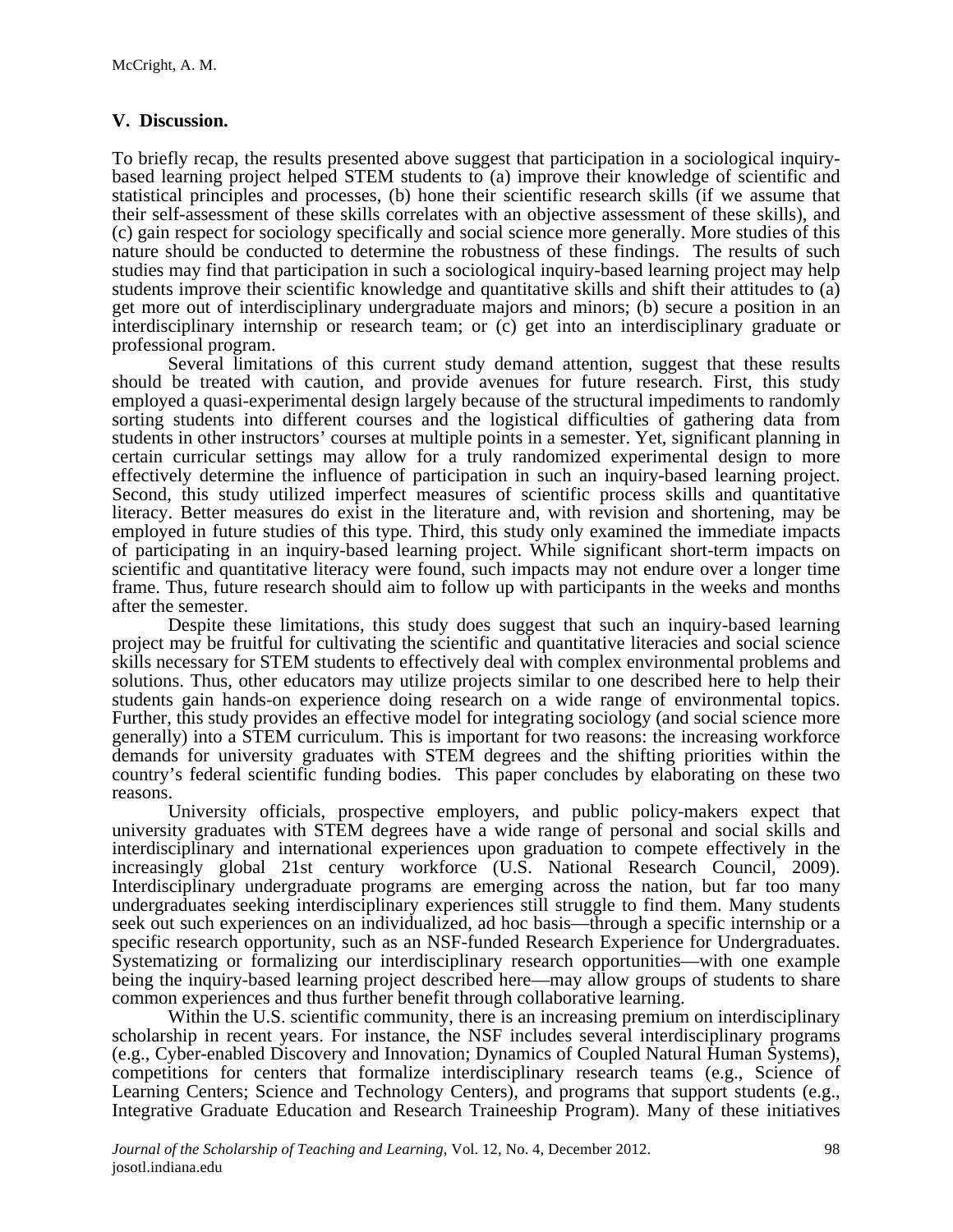and opportunities at the NSF and beyond (e.g., National Institutes of Health; National Oceanic and Atmospheric Administration; National Aeronautics and Space Administration) not only support scholarship that spans multiple disciplines in the natural sciences but also scholarship that spans the much wider cultural divide between the natural sciences and the social sciences. Indeed, compared to decades past, the future of scientific opportunities for interdisciplinary scholarship looks quite bright, with increased funding opportunities, publication outlets, conferences, and graduate programs. Thus, we also should be improving the quality and quantity of our interdisciplinary educational opportunities for undergraduate STEM and social science majors. The type of inquiry-based learning project described in this study may be one fruitful avenue in this regard.

#### **Acknowledgements**

Special thanks to Deb DeZure, Assistant Provost for Faculty and Organizational Development and Director of the Lilly Teaching Fellows Program at Michigan State University. Thanks also to Robert Shelton, Jan Bokemeier, Tom Dietz, Chris Ganchoff, Mark Waddell, Catherine Westfall, and Cindi Young. I extend my gratitude to my students for their enthusiastic participation in my research project. Support for this project was made available through the Lilly Teaching Fellows Program at Michigan State University.

#### **References**

Albers, C. (2008). Improving pedagogy through action learning and scholarship of teaching and learning. *Teaching Sociology*, *36*, 79-86.

Alper, J. (1993). The pipeline is leaking women all the way along. *Science*, *260*, 409-411.

American Association of University Women. (1992). *How Schools Shortchange Girls*. Washington, DC: AAUW.

Arum, R., & Roksa, J. (2011). *Academically Adrift*. Chicago: University of Chicago Press.

Atkinson, M.P., & Hunt, A.N. (2008). Inquiry-guided learning in sociology. *Teaching Sociology*, *36,* 1-7.

Brickman, P., Gormally, C., Armstrong, N., & Hallar, B. (2011). Effects of inquiry-based learning on students' science literacy skills and confidence. *International Journal for the Scholarship of Teaching and Learning*, *3*(2), 1-22.

Burdette, A.M., & McLoughlin, K. (2010). Using census data in the classroom to increase quantitative literacy and promote critical sociological thinking. *Teaching Sociology*, *38,* 247-257.

Chandramohan, B., & Fallows, S.J. (Eds.). (2009). *Interdisciplinary Learning and Teaching in Higher Education*. London: Routledge.

Committee on Science, Engineering, and Public Policy. (2007). *Beyond Bias and Barriers*. Washington, DC: National Academy Press.

Cook, T.D., & Campbell, D.T. (1979). *Quasi-experimentation*. Chicago: Rand McNally.

Derting, T.L., & Ebert-May, D. (2010). Learner-centered inquiry in undergraduate biology. *CBE Life Science Education*, *9,* 462-472.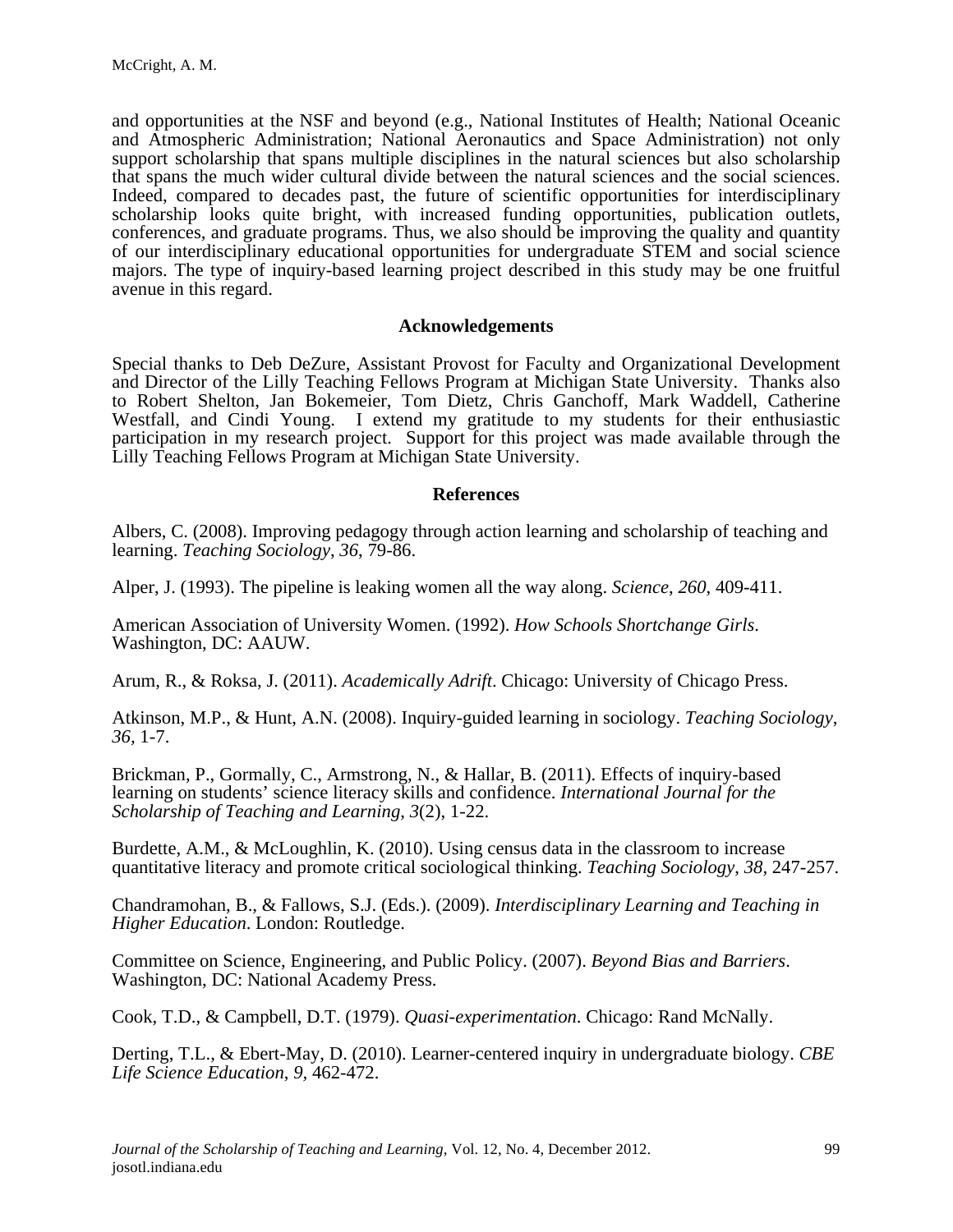Etkowitz, H., Kemelgor, C., & Uzzi, B. (2000). *Athena Unbound*. New York: Cambridge University Press.

Garkovich, L. (1982). A proposal for building interdisciplinary bridges. *Teaching Sociology*, 9, 151-168.

Grawe, N.D. (2011). The potential for teaching quantitative reasoning across the curriculum. *International Journal for the Scholarship of Teaching and Learning*, *5*(1), 1-12.

Handelsman, J., Ebert-May, D., Beichner, R., Burns, P., Chang, A., DeHaan, R., Gentile, J., Lauffer, S., Stewart, J., Tilghman, S.M., & Wood, W.B. (2004). Scientific teaching. *Science*, *304*, 521-522.

Himes, C.L., & Caffrey, C. (2003). Linking social gerontology with quantitative skills. *Teaching Sociology*, *31*, 85-94.

Johansen, D., Scaff, C., & Hargis, J. (2009). Interdisciplinary project-based model for enhanced instruction of courses. *International Journal for the Scholarship of Teaching and Learning*, *3*(1), 1-14.

Klein, J.T. (2010). *Creating Interdisciplinary Campus Cultures: A Model for Strength and Sustainability*. San Francisco: Jossey-Bass.

Levine-Rasky, C. (2009). The public poster session. *Teaching Sociology*, *37*, 309-316.

Lindner, A.M. (2012). Teaching quantitative literacy through a regression analysis of exam performance. *Teaching Sociology*, *40,* 50-59.

Longmore, M.A., Dunn, D., & Jarboe, G.R. (1996). Learning by doing. *Teaching Sociology*, *24,* 84-91.

McKinney, K. (2008). Correlates of success in the sociology major. *International Journal for the Scholarship of Teaching and Learning*, *2*(1), 1-14.

McKinney, K., & Busher, M. (2011). The sociology research experience capstone course at three institutions. *Teaching Sociology*, *39*, 290-302.

Mohamed, A.R. (2008). Effects of active learning variants on student performance and learning perceptions. *International Journal for the Scholarship of Teaching and Learning*, *2*(2), 1-15.

Nguyen, T., & Trimarchi, A. (2010). Active learning in introductory economics: do MyEconLab and Aplia make any difference? *International Journal for the Scholarship of Teaching and Learning*, 4.1, 1-18.

Parrott, H.M., & Cherry, E. (2011). Using structured reading groups to facilitate deep learning. *Teaching Sociology*, *39*, 354-370.

Pedersen, D.E. (2010). Active and collaborative learning in an undergraduate sociological theory course. *Teaching Sociology*, *38*, 197-206.

Raddon, M., Nault, C., & Scott, A. (2008). Integrating the complete research project into a large qualitative methods course. *Teaching Sociology*, *36*, 141-149.

Ross, S.M., & Hurlbert, J.M. (2004). Problem-based learning. *Teaching Sociology*, *32*, 79-93.